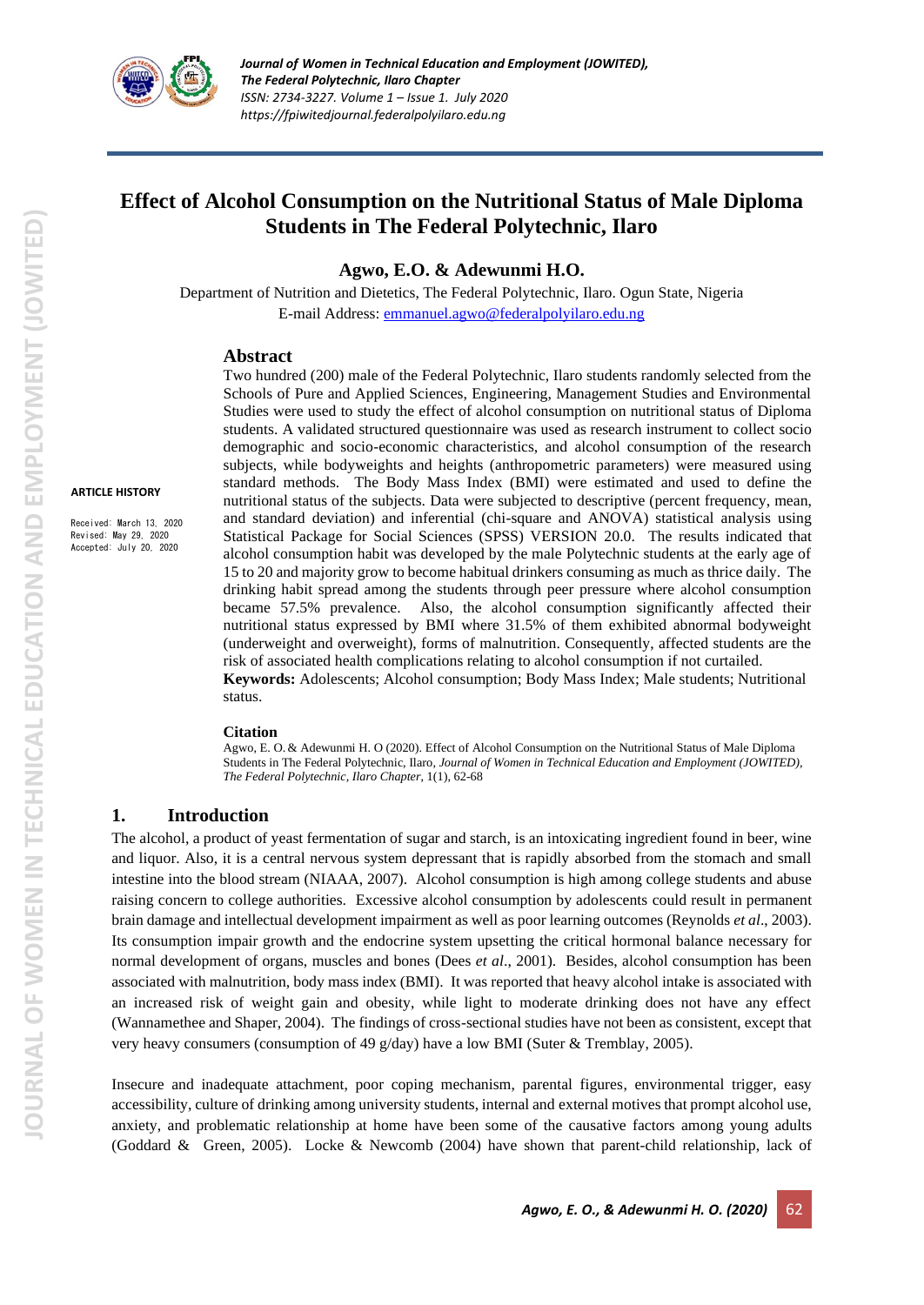

nurturing, involved parenting, and broken family increase the risk for anti-social behaviour and later heavy alcohol consumption among adolescents.

The NHS Information Statistics on Alcohol (2008) reported that among the young people aged 16-24 years, that 26% and 24% of males and females, respectively drank above the recommended weekly limits of 21 and 14 units for low risk drinking in adult men and women, respectively. It was further reported that 9% of young males and 6% of young females drank over 50 units per week. However, it was observed in Nigeria that the proportion of young people aged between 11-15 years that have taken alcohol decreased from 62% to 54% between 1994 and 2007.

Concerned about the rising incidence of alcohol and drug abuse by the adolescence in the Nigeria tertiary institutions and the implication on their general wellbeing, this study aimed at assessing the effect of alcohol consumption on the nutritional status of male Diploma students in The Federal Polytechnic Ilaro. This work would provide useful information about the male student the Polytechnic Education sector, which could serve as a reference for any form of intervention program either by the institution, government or non-governmental organization.

# **2 Materials and Method**

A cross-sectional research design was used to study the effect of alcohol consumption on the nutritional status of male students of Federal Polytechnic, Ilaro. Two hundred male students enrolled in various programmes at the National Diploma and Higher National Diploma levels were selected using multi-stage sampling technique were used for the study. A validated structured questionnaire was used as research instrument to collect socio demographic and socio economic characteristics, and alcohol consumption of the research subjects. Thereafter, their bodyweights (Kg) and heights (m) were measured using bathroom scale and height gauge, respectively. The Body Mass Index (BMI), which corresponds to the bodyweight divided by the square of the height and expressed as  $Kg/m^2$  were estimated and used to define the nutritional status of the subjects. The subjects were classified underweight (BMI <18.5kg/m<sup>2</sup>), normal (BMI 18.5≤25.0kg/m<sup>2</sup>), overweight (BMI 25.0≤30.0kg/m<sup>2</sup>) and obesity  $(BM \geq 30.0 \text{kg/m}^2)$  according to World Health Organisation (WHO) recommendations.

Data collected were subjected to statistical analysis using SPSS (version 20). Descriptive and inferential statistics were used to analyze the data. Statistical significance was set at  $p<0.05$ .

#### **3. Results and Discussion**

Table 1 shows the socio-demographic and socio-economic characteristics of the respondents. Majority of the respondents (54.5%) were between the ages of 21-25 years, some of the respondents (41.5%) were between 16- 20 years, (4.0%) were above 26 years. About a third of the respondents (37.5%) were students of School of Management studies, while about a quarter of the students belong to each of the School of Pure and Applied Sciences, (25.0%) the School of Engineering. The remaining (11.5%) were from School of Environmental studies. Nearly half of the respondents (48.5%) were ND 2 students, (33.0%) were ND 1 students, (13.0%) were HND 1 students while (5.5%) were HND 2 students. Two thirds of the students belong to the Christian faith, while about a third were Muslims. An insignificant 4% were traditionalists. Nearly all the respondents (82.0%) were Yoruba, (11.0%) were Igbo, (6.0%) were Hausa and (1.0%) belong to other ethnic. Majority (94.5%) of the respondents were single, (2.0%) were married, (3.5%) were divorced. In regard to the income (32.0%) earned below ₦5,000 monthly,  $(32.0\%)$  earned between  $\text{H}_0(600 - \text{H}_0(10,000))$  monthly,  $(14.0\%)$  earned between  $\text{H}_0(10,000)$  -  $\text{H}_0(10,000)$ monthly,  $(4.5\%)$  earned between Nt16,000- New  $20,000$  monthly and  $(17.5\%)$  earned above New  $20,000$  and above monthly. Half (50.5%) had 2-4 siblings, (19.5%) had one sibling while (30.0%) had more than five siblings. The age-group distribution reflected the admission requirement of the Polytechnic where age 17 is the minimum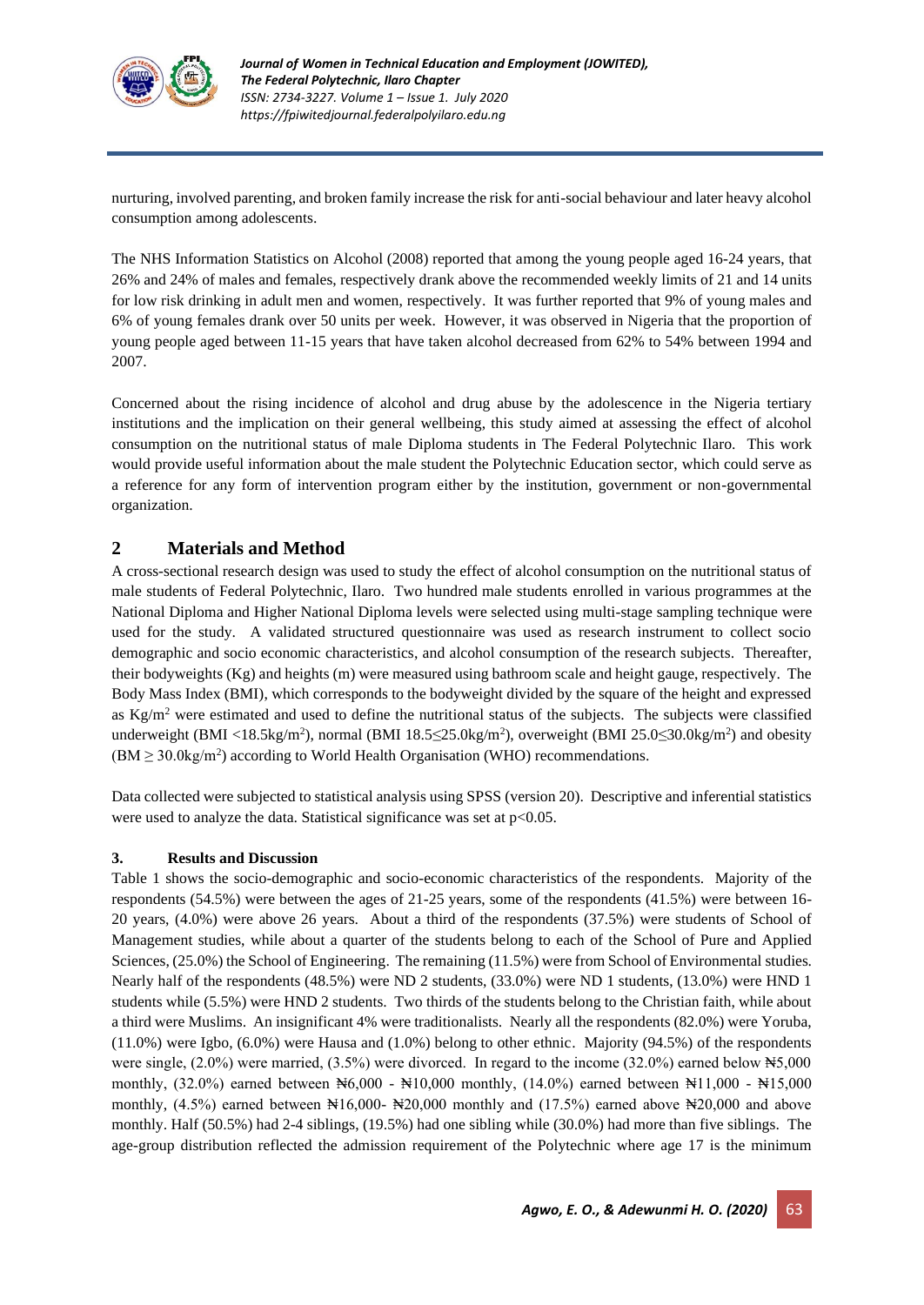

acceptable for ND programmes. However, there is no age restriction for HND programmes. The skewness of the student population towards science and technology-based programme is due to the admission policy of technology (70%) : management (30%) ratio in the Polytechnic. Further, the dominance of Yoruba ethnic group is due to catchment area of the Polytechnic being the Southwest, Nigeria, which predominantly is of Yoruba ethnicity.

| Table 1: Socio-demographic and socio-economic characteristics of the respondents |                  |            |                                       |           |            |  |
|----------------------------------------------------------------------------------|------------------|------------|---------------------------------------|-----------|------------|--|
| <b>Variable</b>                                                                  | <b>Frequency</b> | Percentage | <b>Variable</b>                       | Frequency | Percentage |  |
|                                                                                  |                  |            |                                       |           |            |  |
| Age                                                                              |                  |            | <b>Ethnicity</b>                      |           |            |  |
| $16-20$ years                                                                    | 83.0             | 41.5       | Yoruba                                | 164.0     | 82.0       |  |
| $21-25$ years                                                                    | 109.0            | 54.5       | Hausa                                 | 12.0      | 6.0        |  |
| $>26$ years                                                                      | 8.0              | 4.0        | Igbo                                  | 22.0      | 11.0       |  |
|                                                                                  |                  |            | Others                                | 2.0       | 1.0        |  |
| <b>School</b>                                                                    |                  |            |                                       |           |            |  |
| Applied science                                                                  | 52.0             | 26.0       | <b>Marital status</b>                 |           |            |  |
| Engineering                                                                      | 50.0             | 25.0       | Single                                | 189.0     | 94.5       |  |
| Management                                                                       | 75.0             | 37.5       | Married                               | 4.0       | 2.0        |  |
| Environment                                                                      | 23.0             | 11.5       | Divorced                              | 7.0       | 3.5        |  |
|                                                                                  |                  |            |                                       |           |            |  |
| Level of study                                                                   |                  |            | <b>Income</b>                         |           |            |  |
| ND <sub>1</sub>                                                                  | 66.0             | 33.0       |                                       | 64.0      | 32.0       |  |
| ND <sub>2</sub>                                                                  | 97.0             | 48.5       | $\text{N}6000 - \text{N}10,000$       | 64.0      | 32.0       |  |
| HND <sub>1</sub>                                                                 | 26.0             | 13.0       | $\mathbb{N}11,000 - \mathbb{N}15,000$ | 28.0      | 14.0       |  |
| HND <sub>2</sub>                                                                 | 11.0             | 5.5        | $\text{N16,000-N20,000}$              | 9.0       | 4.5        |  |
|                                                                                  |                  |            | Other                                 | 35.0      | 17.5       |  |
| <b>Religion</b>                                                                  |                  |            |                                       |           |            |  |
| Christianity                                                                     | 132.0            | 66.0       | Number of children in                 |           |            |  |
|                                                                                  |                  |            | the family                            |           |            |  |
| Islam                                                                            | 60.0             | 30.0       | 1                                     | 39.0      | 19.5       |  |
| Traditionalist                                                                   | 8.0              | 4.0        | $2 - 4$                               | 101.0     | 50.5       |  |
|                                                                                  |                  |            | >5                                    | 60.0      | 30.0       |  |

The alcohol consumption pattern and the nutrituinal status of the respondents are shown in Table 2. The results indicated that majority (68.5%) of the respondents had normal nutrittion status, that is, normal weight, whereas others exhibited abnormal nutritional status where (28.0%) of the them were underweight and 3.5% were overweight. However, there was no case of obesity.

More than half (57.5%) indicated that they consume alcohol while (42.5%) said they do not. Half (50.0%) of the respondents affirmed that they are normal drinkers while (50.0%) claimed they are not normal alcohol drinkers. Majority (60.0%) started consuming alcohol between the ages of 16-20 years, (34.5%) started before 15 years, (4.0%) between ages 21-25 years while (1.5%) started consuming alcohol after 26 years. More than half of the respondents (56.0%) started consuming alcohol as a result of peer pressure, (20.5%) as a result of addiction, (6.5%) due to boredom while (17.0%) said it is because of influence of an adult who consume alcohol around them. Not up to half of the respondents (35.0%) consume alcohol 3-5 times per week, (19.0%) consume alcohol every day, (22.5%) take alcohol once a week while (23.5%) consume alcohol only during weekends. The results implied that the students started the drinking habit as early as below 15 when they are yet to gain admission into the Polytechnic probably in their secondary schools. Then a third of them were already started the drinking habit.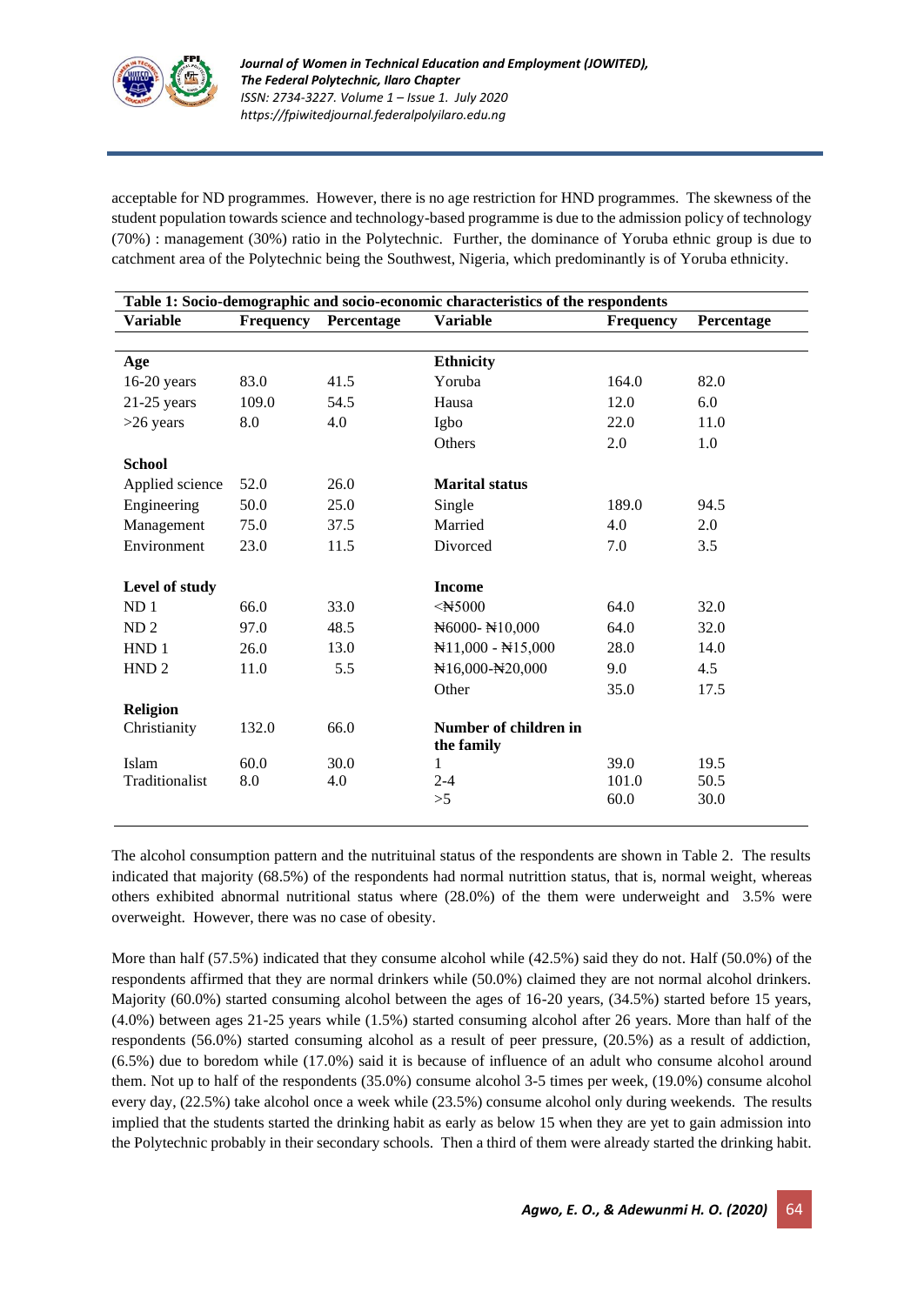

The habit might have spread to their mates in the Polytechnic through peer pressure. More so, consumption of alcohol has been outlawed in the Polytechnic. Indeed, sale of alcohol on the Polytchnic campus has been prohibited almostly two decades ago. Unfortunately, the Polytechnic's on-campus hostel accomodation has been indequate resulting in over 75% of the student living off-campus and in the town where they can have unrestricted access to purchase and consumption of alcohol. Unfortunately, alcohol consumption at a very tender age of 15- 20 years may result in the early onset of unintentional injuries than those who chose to drink at a later age (Hingson *et al.*, 2000). Besides, the high prevalence of alcohol consumption among the polytechnic students (57%) is similar to the study that reported 78.4% prevalence among male undergraduates in a university campus in Owerri, South-East Nigeria (Ebirim & Morakinyo, 2011). Survey and anecdotal data from countries around the globe suggest that a culture of sporadic heavy drinking may be spreading from developed to developing countries (Edwards et al., 1997).

| Table 2. Alcohol consumption pattern and nutritional status of the respondents |           |            |                            |                  |            |  |
|--------------------------------------------------------------------------------|-----------|------------|----------------------------|------------------|------------|--|
| <b>Variable</b>                                                                | Frequency | Percentage | <b>Variable</b>            | <b>Frequency</b> | Percentage |  |
|                                                                                |           |            |                            |                  |            |  |
| Do you consume                                                                 |           |            | Why did you start          |                  |            |  |
| alcohol?                                                                       |           |            | consuming alcohol?         |                  |            |  |
| Yes                                                                            | 115.0     | 57.5       | Peer pressure              | 112.0            | 56.0       |  |
| N <sub>o</sub>                                                                 | 85.0      | 42.5       | Addiction                  | 41.0             | 20.5       |  |
|                                                                                |           |            | <b>Boredom</b>             | 13.0             | 6.5        |  |
| Do you feel you are a                                                          |           |            | Influence of an            | 34.0             | 17.0       |  |
| normal drinker?                                                                |           |            | adult                      |                  |            |  |
| Yes                                                                            | 100.0     | 50.0       |                            |                  |            |  |
| N <sub>0</sub>                                                                 | 100.0     | 50.0       | How often do you<br>drink? |                  |            |  |
|                                                                                |           |            | Everyday                   | 38.0             | 19.0       |  |
| At what age did you                                                            |           |            | 3-5 times per              | 70.0             | 35.0       |  |
| start consuming                                                                |           |            | week                       |                  |            |  |
| alcohol?                                                                       | 69.0      | 34.5       | Once a week                | 45.0             | 22.5       |  |
| $< 15$ years                                                                   |           |            |                            |                  |            |  |
| $16-20$ years                                                                  | 120.0     | 60.0       | Only on<br>weekends        | 47.0             | 23.5       |  |
| $21-25$ years                                                                  | 8.0       | 4.0        |                            |                  |            |  |
| $>26$ years                                                                    | 3.0       | 1.5        | <b>Nutritional Status</b>  |                  |            |  |
|                                                                                |           |            | Underweight                | 56.0             | 28.0       |  |
|                                                                                |           |            | Normal                     | 137.0            | 68.5       |  |
|                                                                                |           |            | Overweight                 | 7.0              | 3.5        |  |
|                                                                                |           |            |                            |                  |            |  |

The results presented in Table 3 showed the association between socio-demographic characteristics and the nutritional status of the respondents. It revealed that BMI values varied with all the socio-demographic characteristics investigated in the study. Also, it was significantly (p>0.05) associated with the characteristics excepting religion (p<0.05). Besides, BMI values revealed that more respondents (the Polytechnic) students maintained normal bodyweight regardless of age, course of study, level of study and religion they belong. However, with ethnicity, more Hausa students were underweight than those with normal bodyweight. Genetically the Hausa-Fulani ethnic group appear smallish, slimmer and lightweight compared with Yoruba and Igbo ethnic groups. Besides, their diets are characterized by high protein intake (i.e. milk and meat) with cereal as energy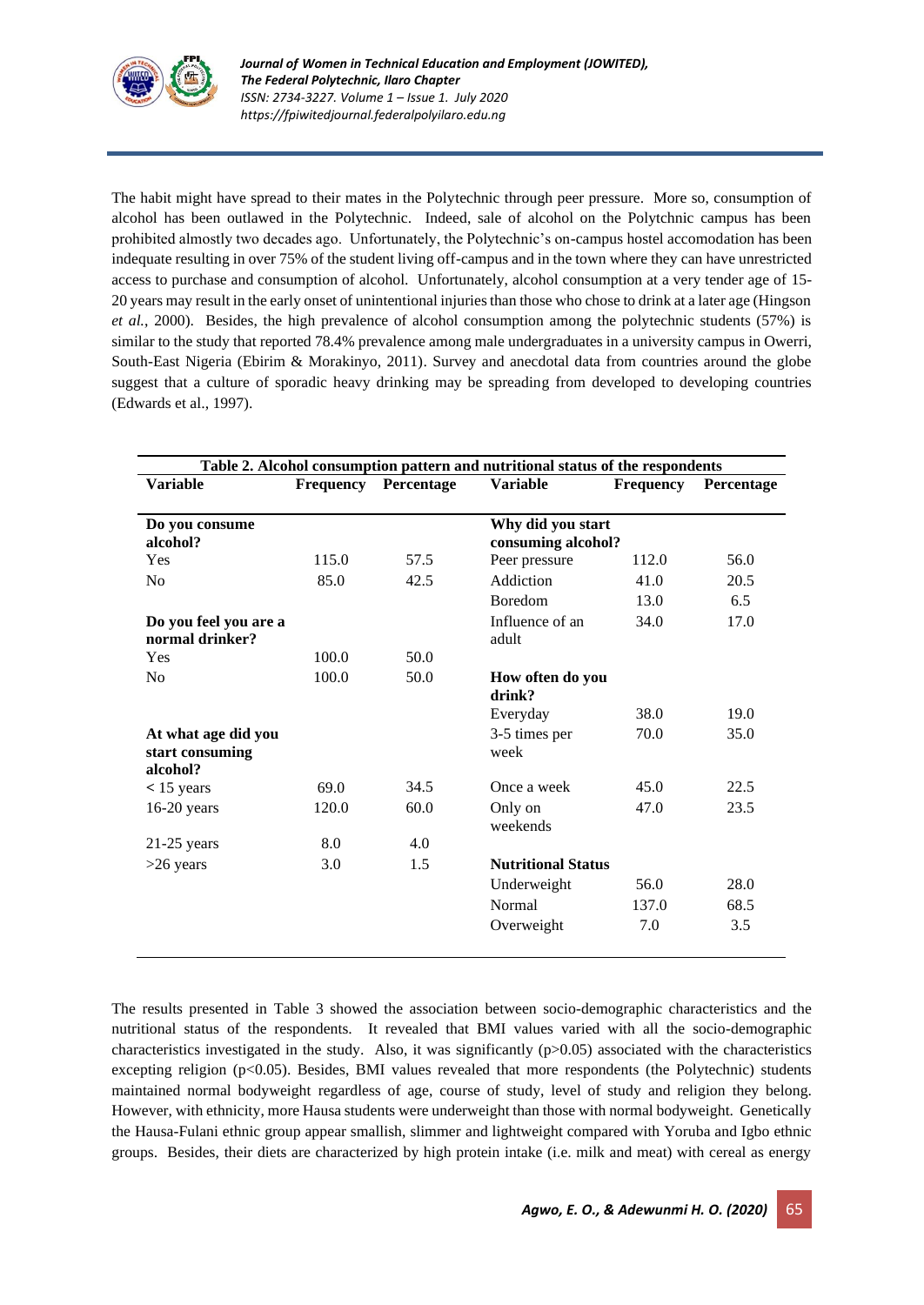

source, unlike the high-carbohydrate (tubers) and high fat diets of the Yoruba and Igbo ethnic groups. Unfortunately, the diets of the Southern Nigeria ethnic groups support bodyweight gain.

| Table 3: Association between BMI and socio-economic characteristics |                              |           |            |          |               |  |
|---------------------------------------------------------------------|------------------------------|-----------|------------|----------|---------------|--|
|                                                                     | <b>Body Mass Index (BMI)</b> |           |            |          |               |  |
| <b>Variable</b>                                                     | <b>Normal</b><br>Underweight |           | Overweight | $\chi^2$ | p-value       |  |
|                                                                     |                              |           |            |          |               |  |
| Age                                                                 |                              |           |            |          |               |  |
| 16-20 years                                                         | 32(16.0)                     | 51(25.5)  | 0(0.0)     | 13.56    | $0.009*$      |  |
| $21-25$ years                                                       | 21(10.5)                     | 81(40.5)  | 7(3.5)     |          |               |  |
| $>26$ years                                                         | 3(1.5)                       | 5(2.5)    | 0(0.0)     |          |               |  |
| <b>School</b>                                                       |                              |           |            |          |               |  |
| Applied science                                                     | 18(9.0)                      | 30(15.0)  | 4(2.0)     | 10.25    | $0.115*$      |  |
| Engineering                                                         | 10(5.0)                      | 38(19.0)  | 2(1.0)     |          |               |  |
| Management                                                          | 24(12.0)                     | 51(25.5)  | 0(0.0)     |          |               |  |
| Environment                                                         | 4(2.0)                       | 18(9.0)   | 1(0.5)     |          |               |  |
| Level of study                                                      |                              |           |            |          |               |  |
| ND I                                                                | 23(11.5)                     | 43(21.5)  | 0(0.0)     | 13.31    | $0.38*$       |  |
| $ND$ II                                                             | 28(14.0)                     | 65(32.5)  | 4(2.0)     |          |               |  |
| HND I                                                               | 2(1.0)                       | 21(10.5)  | 3(1.5)     |          |               |  |
| HND II                                                              | 3(1.5)                       | 8(4.0)    | 0(0.0)     |          |               |  |
| <b>Ethnicity</b>                                                    |                              |           |            |          |               |  |
| Yoruba                                                              | 46(23.0)                     | 111(55.5) | 7(3.5)     | 10.25    | $0.114*$      |  |
| Hausa                                                               | 7(3.5)                       | 5(2.5)    | 0(0.0)     |          |               |  |
| Igbo                                                                | 3(1.5)                       | 19(9.5)   | 0(0.0)     |          |               |  |
| Not Response                                                        | 0(0.0)                       | 2(0.0)    | 0(0.0)     |          |               |  |
| <b>Religion</b>                                                     |                              |           |            |          |               |  |
| Christianity                                                        | 37(18.5)                     | 91(45.5)  | 4(2.0)     | 0.86     | $0.93^{n.s.}$ |  |
| Islam                                                               | 17(8.5)                      | 40(20.5)  | 3(1.5)     |          |               |  |
| Traditionalist                                                      | 2(1.0)                       | 6(3.0)    | 0(0.0)     |          |               |  |
| <b>Income</b>                                                       |                              |           |            |          |               |  |
| N5000                                                               | 17(8.50                      | 47(23.5)  | 0(0.0)     | 13.13    | $0.107*$      |  |
| N6000-N10,000                                                       | 22(11.0)                     | 39(19.5)  | 3(1.5)     |          |               |  |
| N11,000-N15,000                                                     | 6(3.0)                       | 22(11.0)  | 0(0.0)     |          |               |  |
| N16,000-N20,000                                                     | 3(1.5)                       | 6(3.0)    | 0(0.00)    |          |               |  |
| No Response                                                         | 8(4.0)                       | 23(11.5)  | 4(2.0)     |          |               |  |
|                                                                     |                              |           |            |          |               |  |

\***Significant (p>0.05); n.s = Not significant** 

The results present in Table 4 shows the effect of alcohol consumption pattern on the nutritional status of the respondents. It revealed that alcohol consumption pattern significantly affected respondents' nutritional status  $(p>0.05)$ Also, the results revealed that irrespective of rate of alcohol consumption, 68.5 $\pm$ 2.25% of respondents had normal BMI, that is, they had good nutritional status. Among the respondents that had abnormal nutritional status, majority (28.0±4.71%) were underweight while only a few (3.5±0.85%) were overweight. The results of the current study contradict the findings of Wannamethee & Shaper (2004), which indicated that most prospective data support the conclusion that heavy alcohol intake is associated with an increased risk of weight gain and obesity, while light to moderate drinking does not have any effect. Also findings of cross-sectional studies have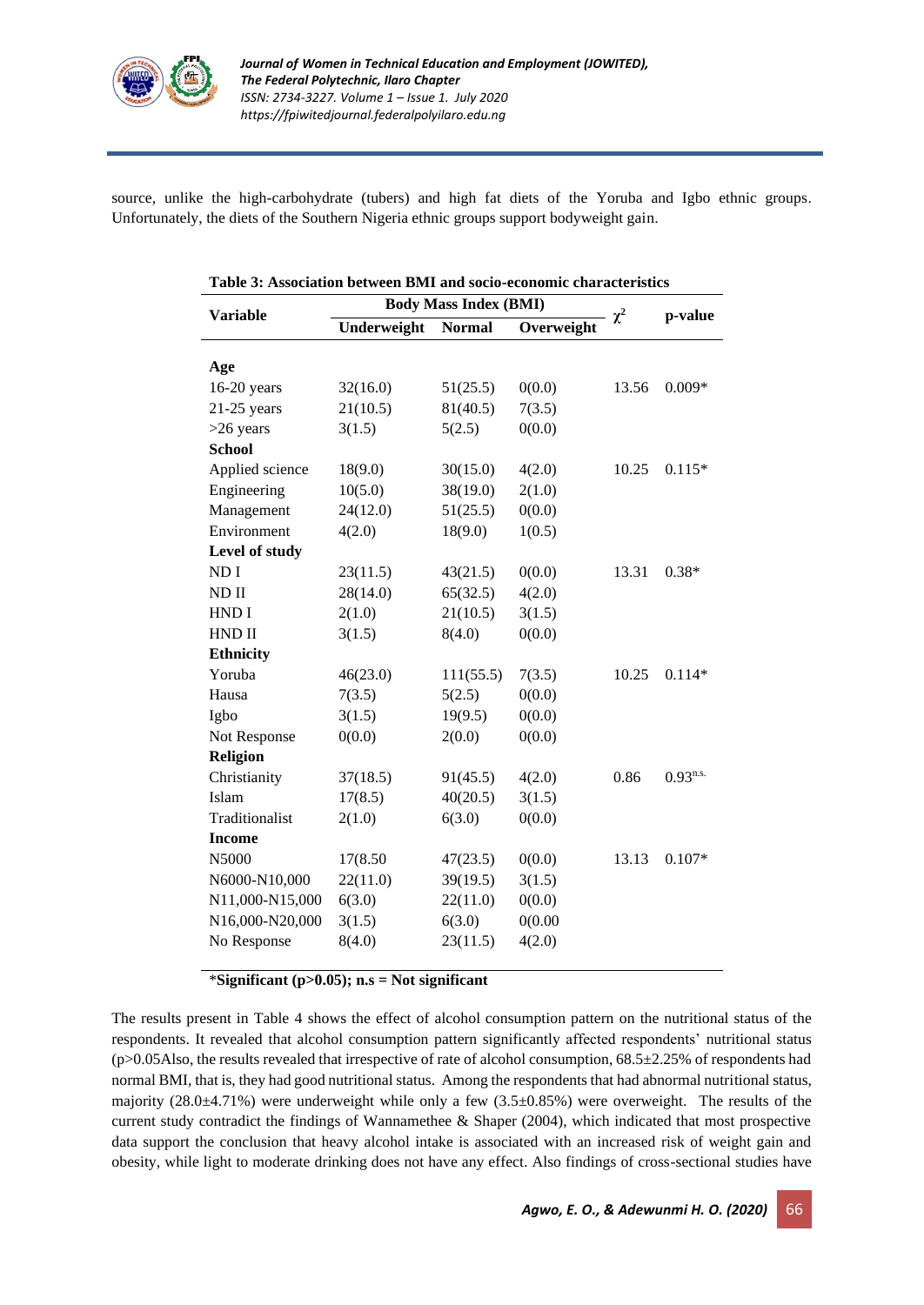

not been consistent, except that very heavy consumers (consumption of 49  $g/day$ ) have a low body mass index (BMI) (Suter, 2005). The results of the current study appear to suggest that high incidence of underweight among the students must be due to poor feeding caused by alcohol consumption. The students' pattern could be determined by their income. In this case, majority (64%) of the student respondents were on a very low monthly income averaging less than ten thousand Naira  $(\cancel{\text{A}} 10,000)$  or twenty pound sterling (£ 20).

| Frequency of alcohol consumption | <b>Percent of respondents:</b> | Mean $\pm SD$              |                      |                                 |  |
|----------------------------------|--------------------------------|----------------------------|----------------------|---------------------------------|--|
|                                  | Underweight                    | <b>Normal</b>              | Overweight           |                                 |  |
|                                  |                                |                            |                      |                                 |  |
| Everyday                         | 4.0                            | 14.5                       | 0.5                  | $6.3$ <sup>e++</sup> $\pm$ 7.29 |  |
| 3-5 times a day                  | 14.0                           | <b>20.0</b>                | 1.0                  | $11.7^{\text{d}}\pm9.71$        |  |
| Once a week                      | 5.5                            | 17.0                       | 0.0                  | $7.5^{\circ}$ ±8.67             |  |
| Only on weekends                 | 4.5                            | 17.0                       | 2.0                  | $7.8^{\circ}$ ±8.04             |  |
| Mean $\pm$ SD                    | $28.0^{b*} + 4.71$             | $68.5^{\mathrm{a}}$ + 2.25 | $3.5^{\circ}$ ± 0.85 |                                 |  |

| Table 4: Nutritional status of respondent as affected by frequency of alcohol consumption |  |  |  |
|-------------------------------------------------------------------------------------------|--|--|--|
|                                                                                           |  |  |  |

\*Significant (p>0.05);

 $+$ Mean values in a row denoted by different superscripts (a – c) are significantly different (p>0.05).

 $^{++}$ Mean values in a column denoted by different superscripts (e – d) are significantly different (p $>0.05$ )

The quantity and frequency of habitual alcohol was classified by Baker *et al.* (2002) as habitual drinkers ( $>5$ bottles daily), very heavy drinkers (3-5 bottles daily), heavy drinkers (2-3 bottles daily), moderate drinkers (1-2 bottles daily) and light drinkers (<1 bottle drinkers daily). According to the classification, therefore, this study reflected that (35.0%) of male students of the Polytechnic are heavy drinkers, that is, they consume alcohol 3-5 times per week. The results imply that they are at risk of associated health complications relating to alcohol consumption. There could be early onset of some chronic illnesses and several health problems related to excessive consumption of alcohol (Aarons *et al*., 1999). Alcohol may also have a more immediate and severe effect on young people because their muscle is tender than that of adults (WHO, 2009).

## **4. Conclusion**

It may be concluded that the alcohol consumption habit was developed by the male Polytechnic students at the early age of 15 to 20 and majority grow to become habitual drinkers. The drinking habit spread among the students through peer pressure where alcohol consumption became 57.5% prevalence. Also, the alcohol consumption significantly affected their nutritional status expressed by BMI where 31.5% of them exhibited abnormal bodyweight (underweight and overweight), forms of malnutrition. Consequently, affected students are the risk of associated health complications relating alcohol consumption if not curtailed.

# **References**

Aarons, G.A., Brown, S.A., Coe, M.T., Myers, M.G., & Garland, A.E. (1999): Adolescent health. *Journal of adolescent alcohol and drug abuse and health*, **24**:412-421.10.1016/s1054-139X(99)00006-3.

Baker, S.P., Smith, G.S., & Li, G, (1994): Drinking behaviour in relation to cause of death among US adults. *Am J Public Health*, **84**:1402-1406.